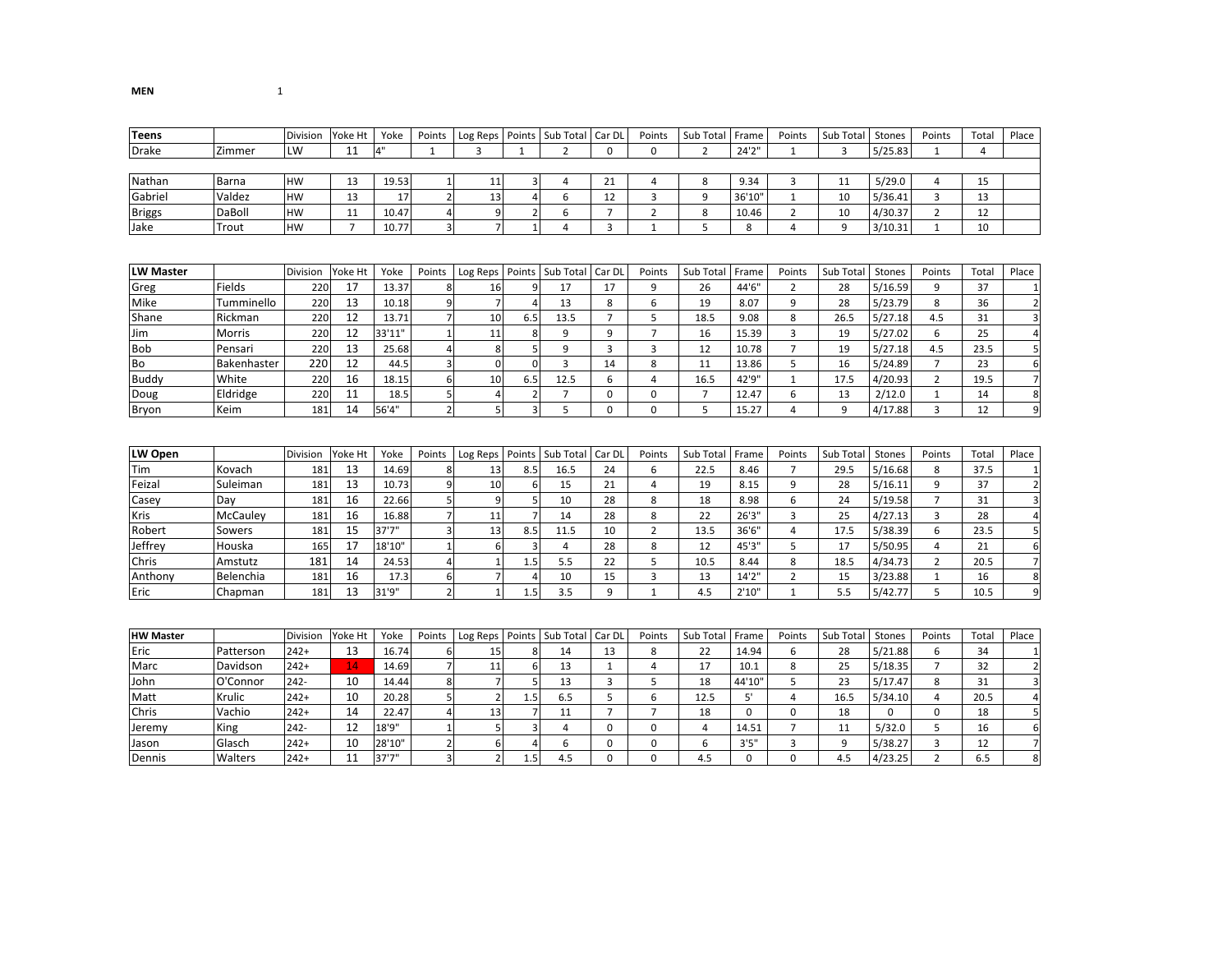| Men 2          |                |          |         |        |                |                |                |                |                |          |                |              |                |                |               |                |      |                |
|----------------|----------------|----------|---------|--------|----------------|----------------|----------------|----------------|----------------|----------|----------------|--------------|----------------|----------------|---------------|----------------|------|----------------|
| <b>MW Open</b> |                | Division | Yoke Ht | Yoke   | Points         | Log Reps       | Points         | Sub Total      | Car DI         | Points   | Sub Total      | Frame        | Points         | Sub Total      | <b>Stones</b> | Points         | Tota | Place          |
| Dan            | Falcone        | 198      | 16      | 15.63  | 22             | 9              | 22.5           | 44.5           | 20             | 23       | 67.5           | 17.12        | 13             | 80.5           | 5/30.13       | 19             | 99.5 |                |
| <b>Dustin</b>  | Slocum         | 220      | 10      | 13.07  | 23             |                | 11             | 34             | 3              | 13.5     | 47.5           | 8.41         | 23             | 70.5           | 5/16.40       | 23             | 93.5 | $\overline{2}$ |
| Justin         | Passe          | 198      | 12      | 31.66  | 16             | 8 <sup>1</sup> | 19             | 35             | 9              | 20       | 55             | 16.13        | 15             | 70             | 5/22.58       | 20             | 90   | $\overline{3}$ |
| <b>Bob</b>     | Schwantz       | 220      | 14      | 20.9   | 20             | 8 <sup>1</sup> | 19             | 39             | 8              | 19       | 58             | 40'2"        | $\overline{7}$ | 65             | 5/16.73       | 22             | 87   | 4              |
| <b>Boston</b>  | Jacobs         | 220      | 11      | 26.4   | 17             | 8 <sup>1</sup> | 19             | 36             | $\Omega$       | $\Omega$ | 36             | 12.37        | 22             | 58             | 5/19.38       | 21             | 79   | 5              |
| Jimmy          | Mitchell       | 220      | 14      | 44'1"  | 12             | 8              | 19             | 31             | 3              | 13.5     | 44.5           | 13.78        | 19             | 63.5           | 5/50.07       | 15             | 78.5 | 6              |
| Jerry          | Beach          | 220      | 11      | 27'8"  |                | 8 <sup>1</sup> | 19             | 26             | 16             | 22       | 48             | 17.4         | 12             | 60             | 4/18.39       | 11             | 71   | $\overline{7}$ |
| Anthony        | Rauch          | 220      | 9       | 22.13  | 19             |                | 11             | 30             | 3              | 13.5     | 43.5           | 15.22        | 17             | 60.5           | 4/28.22       | 10             | 70.5 | 8              |
| Addison        | Overby         | 220      | 16      | 33.97  | 14             |                | 11             | 25             | 11             | 21       | 46             | 30'7"        | 6              | 52             | 5/54.74       | 14             | 66   | 9              |
| George         | <b>Bullard</b> | 220      | 13      | 37'1'' | 9 <sup>1</sup> | 6              | 15             | 24             | 5              | 16       | 40             | 13.41        | 20             | 60             | 3/19.33       | 3              | 63   | 10             |
| Quint          | Zambon         | 198      | 17      | 24.59  | 18             | 61             | 15             | 33             | 6              | 17.5     | 50.5           | 12'7"        | 4.5            | 55             | 4/32.41       | 8              | 63   | 10             |
| Chris          | Kropp          | 220      | 13      | 20.19  | 21             |                | 8.5            | 29.5           | 0              | $\Omega$ | 29.5           | 16.53        | 14             | 43.5           | 5/36.78       | 17             | 60.5 | 12             |
| Joseph         | <b>Brooks</b>  | 220      | 13      | 43'4"  | 11             | $6 \mid$       | 15             | 26             | $\overline{2}$ | 10       | 36             | 12.91        | 21             | 57             | 3/48.23       | $\overline{2}$ | 59   | 13             |
| Jeffrey        | Lyttle         | 198      | 13      | 47.87  | 13             | $\overline{3}$ | 8.5            | 21.5           | 3              | 13.5     | 35             | 12'7"        | 4.5            | 39.5           | 5/37.22       | 16             | 55.5 | 14             |
| Andrew         | Jimenez        | 220      | 12      | 41'6"  | 10             | q              | 22.5           | 32.5           | $\Omega$       | $\Omega$ | 32.5           | 56'9"        | 10             | 42.5           | 5/55.33       | 13             | 55.5 | 14             |
| Dave           | Pankow         | 220      | 13      | 30'10" | 8              |                |                | 13             | $\overline{2}$ | 10       | 23             | 14.58        | 18             | 41             | 4/18.28       | 12             | 53   | 16             |
| Jason          | Jones          | 220      | 8       | 7'6''  | $\overline{3}$ |                |                | 8              | $\overline{2}$ | 10       | 18             | 27.98        | 11             | 29             | 5/36.09       | 18             | 47   | 17             |
| Alex           | Longlett       | 220      | 12      | 33.79  | 15             | $\Omega$       | 3              | 18             | $\Omega$       | 0        | 18             | 48'0"        | 9              | 27             | 4/32.02       | 9              | 36   | 18             |
| James          | Dalton         | 22C      | 11      | 25'9"  | $6 \mid$       | 51             | 13             | 19             | 0              | 0        | 19             | 40'4"        | 8              | 27             | 4/32.81       | $\overline{7}$ | 34   | 19             |
| Michael        | Lippelt        | 198      | 16      | 10'9"  | $\overline{4}$ | 2              |                | 11             | 6              | 17.5     | 28.5           | 0            | $\Omega$       | 28.5           | 4/37.23       | 4              | 32.5 | 20             |
| Chad           | Cochran        | 198      | 9       | 25'2"  | 5 <sup>1</sup> |                | 5 <sub>1</sub> | 10             | $\Omega$       | $\Omega$ | 10             | 15.31        | 16             | 26             | 4/36.35       | 5              | 31   | 21             |
| Michael        | Chisholm       | 198      | 13      | 3'5''  |                | $\Omega$       | $\Omega$       | $\overline{2}$ | $\Omega$       | 0        | $\overline{2}$ | $\Omega$     | $\mathbf 0$    | $\overline{2}$ | 4/34.74       | 6              | 8    | 22             |
| Aaron          | Fondry         | 198      | 14      | 2'     |                | $\Omega$       | $\Omega$       |                | 0              | 0        |                | <sup>n</sup> | $\mathbf 0$    |                | $\Omega$      | $\mathbf 0$    |      | 23             |